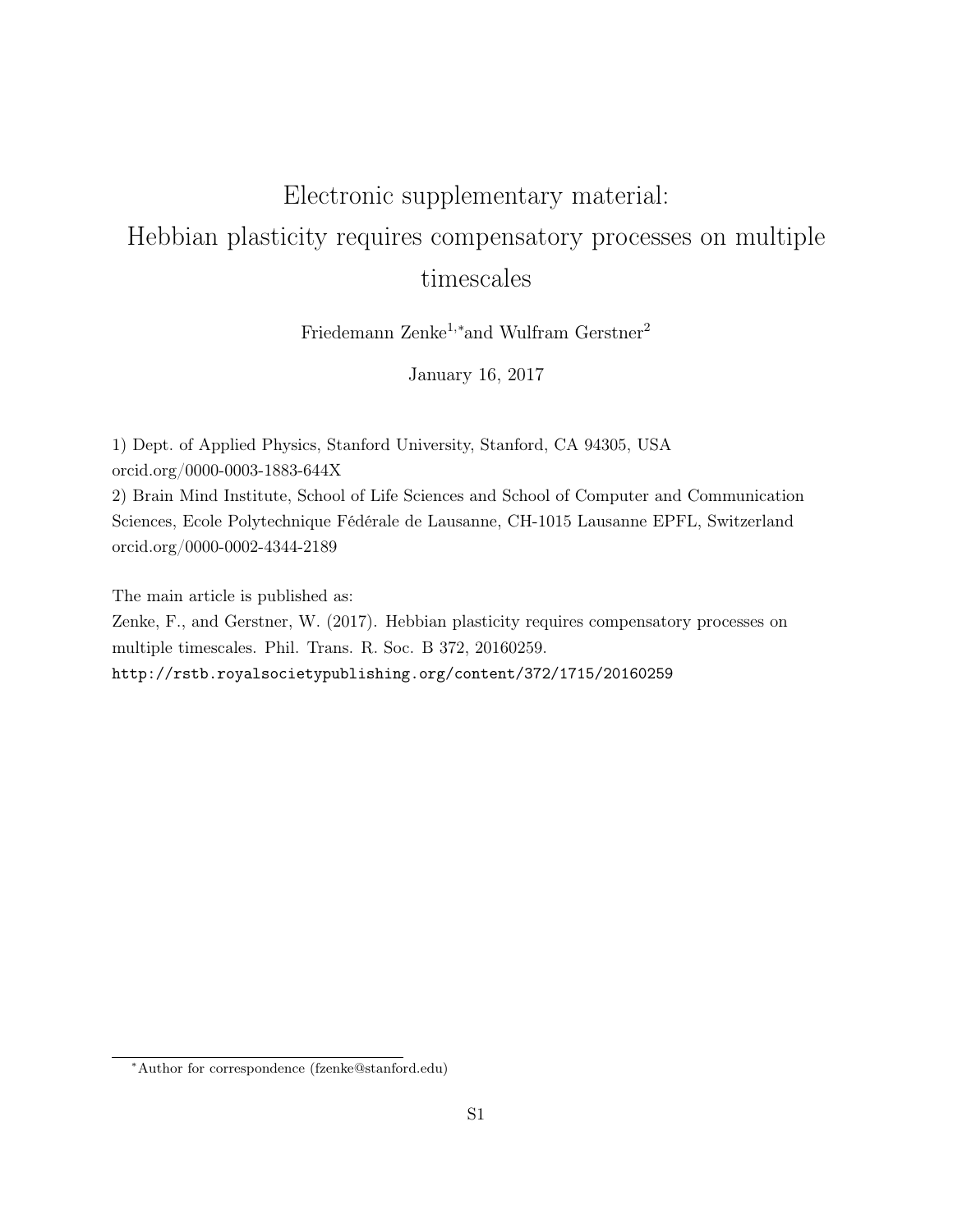## S1 Mathematical digression: The notion of a timescale

<span id="page-1-0"></span>To formally introduce the notion of a timescale, we consider a linear system defined by the differential equation

$$
\tau \frac{dy}{dt} = -(y - \xi) \tag{S1}
$$

where  $\xi$  and  $\tau$  are two fixed positive parameters. The solution  $y(t)$  of the differential equation relaxes exponentially to the value  $y = \xi$ , on the timescale  $\tau$ . Practically speaking that means that no matter how we initialize  $y(t)$  at time  $t = 0$ , if we wait for a time  $3\tau$ , the difference  $y(t) - \xi$  will have decreased by 95%. The exponential evolution is typical for a linear system. Moreover, the equation has a nice scaling behavior: If we know the solution for a parameter setting  $\tau = 1$ , we can get the solution for the parameter setting  $\tau = 5$  by multiplying all times by a factor of five. This is the reason why we speak of  $\tau$  as the timescale of the system.

The fact that a constant value of  $y(t) = \xi$  for all t is a solution means that  $\xi$  is a fixed point of the system. To check this, remember that the derivative of a constant is zero (so that the left-hand side of Eq. [\(S1\)](#page-1-0) vanishes). And for  $y = \xi$  the right-hand side is obviously zero, too. Moreover, this fixed point is stable because from any initial condition,  $y(t)$  will converge towards  $\xi$ .

Let us now consider the case in which  $\tau$  is negative. In this case,  $y(t) = \xi$  is still a fixed point, but if we start with a value  $y(t) > \xi$ , then  $y(t)$  will explode exponentially fast to large positive values while for an initial value  $y(t) < \xi$  it will explode exponentially fast to large negative values. The timescale of explosion is again given by  $\tau$ .

However, our intuition for timescales breaks down for nonlinear systems. Therefore, when we consider a nonlinear system  $\tau \frac{dy}{dt} = f(y)$ , it does not suffice for  $\tau$  to be large to be able to talk about a slow or fast timescale. We have to be specific about the behavior of  $f$  in the regime that we are interested in. The mathematical trick to do this is to look for a fixed point of the equation, that is a value of y with  $f(y) = 0$ . Suppose  $y = y_0$  is a fixed point. We then study the derivative  $df/dy$  at  $y_0$ . Let us denote this derivative by  $f'$ . In the neighborhood of  $y_0$  (and only there!) the nonlinear equation is well approximated by a linear equation  $\tau dy/dt = (y - y_0) f'$ . Division by f' brings f' to the other side of the equation and enables us to identify the *effective timescale*  $\tilde{\tau} = -\tau/f'$ . If you are in doubt, compare your result with equation [\(S1\)](#page-1-0).

Another example of a linear system is a low-pass filter. Suppose we pass our variable  $y(t)$ through a low-pass filter with time constant  $\tau_d$  to yield

<span id="page-1-1"></span>
$$
\bar{y}(t) = \int_{-\infty}^{t} \exp\left[-\frac{(t-t')}{\tau_d}\right] y(t') dt'.
$$
\n(S2)

By taking the derivative on both sides of Eq. [\(S2\)](#page-1-1), we find that the low-pass filter  $\bar{y}$  is the solution of a differential equation  $d\bar{y}(t)/dt = -\bar{y}(t)/\tau_d + y(t)$ . This equation is similar to equation [\(S1\)](#page-1-0), if we replace the constant target value  $\xi$  by a time-dependent target  $y(t)/\tau_d$ .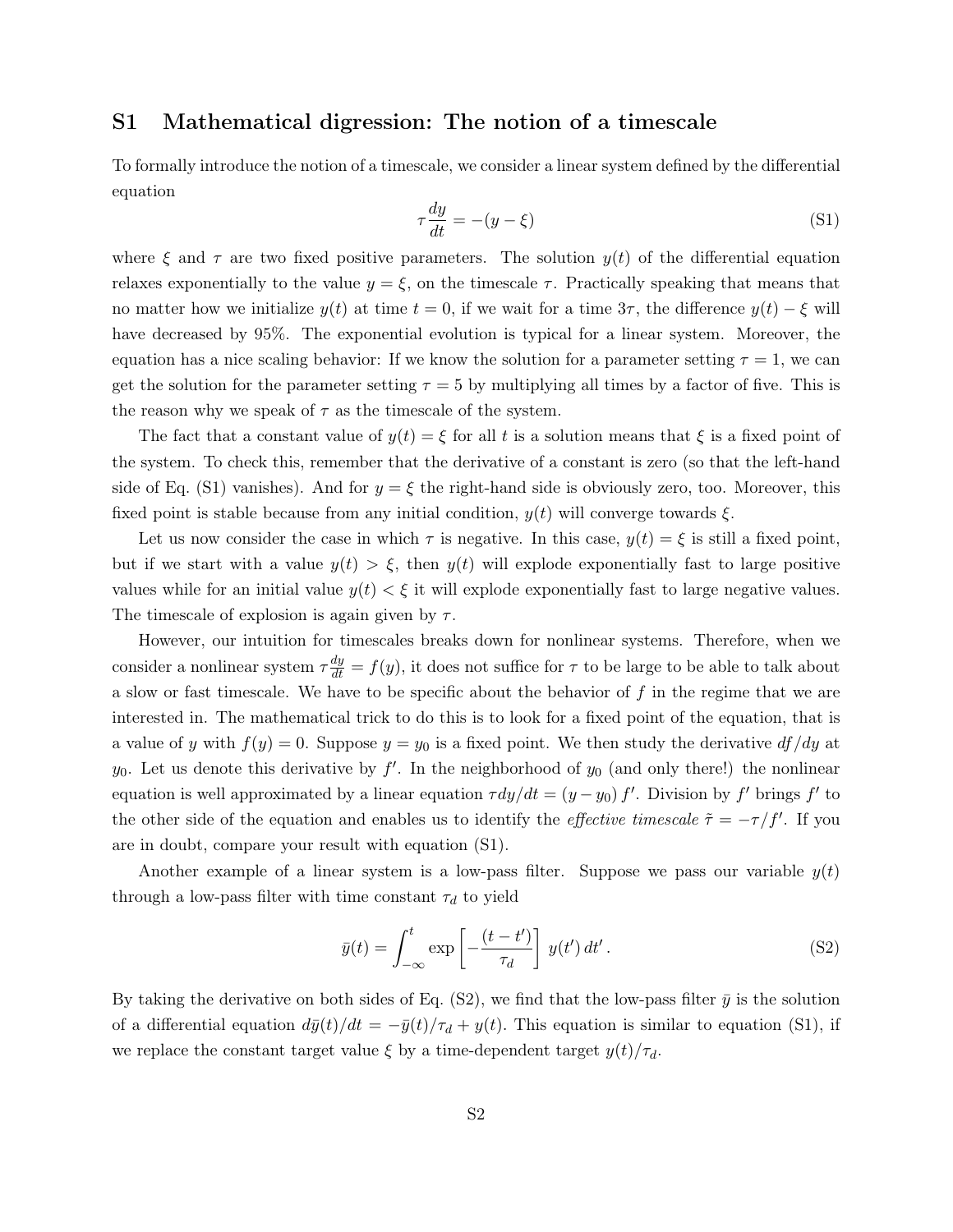## S2 The induction timescale of Hebbian plasticity

Because both learning rules and neurons are typically nonlinear, the mathematical definition of a timescale for Hebbian plasticity requires the existence of a fixed point. The reason is that for a nonlinear system we can define a timescale only in the vicinity of a fixed point, as we have seen above.

Even if a plasticity rule in isolation looks linear, the combination of plasticity with the neuronal dynamics typically makes the network as a whole nonlinear. Consider for instance a single neuron  $i$ that is driven by N inputs arriving at synapses  $w_{ij}$  for  $1 \leq j \leq N$ . In a rate model, the state of the postsynaptic neuron is characterized by its firing rate  $y_i = g\left(\sum_{j=1}^N w_{ij} x_j\right)$  where  $x_j$  is the firing rate of the presynaptic neuron with index  $j$ . The function  $g$  denotes the frequency-current relation of a single neuron and we assume that it is monotonically increasing, i.e., if we increase the input, the firing rate increases as well. In the theoretical literature  $g$  is sometimes called the gain function of the neuron, hence our choice of letter  $q$ .

Let us first study a simple Hebbian learning rule

$$
\frac{dw_{ij}}{dt} = \eta y_i x_j. \tag{S3}
$$

Note that this is a special instance within the general framework of Eqs. [\(1,2\)](#page-0-0) in the main manuscript. To see this, consider a Hebbian term  $H(post_i, pre_j) = H(y_i, x_j) = y_i x_j$ , and  $a_1(w_{ij}) = \eta$  and set all other terms in Eq. [\(2\)](#page-0-0) to zero. This learning rule is linear in  $x_j$  and linear in  $y_i$ . However, if we insert  $y_i = g\left(\sum_j w_{ij} x_j\right)$  into the learning rule, the learning dynamics become nonlinear in  $x_j$ . Nonlinearity implies that we cannot define a timescale of plasticity, unless we find a fixed point where  $dw_{ij}/dt$  vanishes.

Are there fixed points of the dynamics? There is a fixed point if the postsynaptic or the presynaptic rate is zero. However, if the neuron is embedded in a network, it is reasonable to assume that several presynaptic neurons including the presynaptic neuron j are active. Unless all weights  $w_{ij}$  are zero, the postsynaptic neuron is therefore also active, and the weight  $w_{ij}$  increases.

The argument can be formalized to show that  $w_{ij} = 0$  is an unstable fixed point. If we increase  $w_{ij}$  by just a little, the output  $y_i$  also increases which increases  $w_{ij}$  even further, which closes the positive feedback loop. More generally, models of Hebbian plasticity that are useful for memory formation all have an unstable fixed point. One important role of [Rapid Compensatory Processes](#page-0-0) [\(RCPs\)](#page-0-0) in network models with Hebbian plasticity is therefore to create (additional) stable fixed points for the learning dynamics as we will see later on in this section.

The simple example above only has a trivial fixed point at zero activity (zero weights). Moreover, it is lacking the notion of [long-term depression \(LTD\).](#page-0-0) Plausible plasticity models have additional stationary points defined by the plasticity threshold between [long-term potentiation \(LTP\)](#page-0-0) and [LTD](#page-0-0) (Fig. [3a](#page-0-0)). Inspired by experimental data  $[1-3]$  $[1-3]$ , the transition from [LTP](#page-0-0) to [LTD](#page-0-0) depends in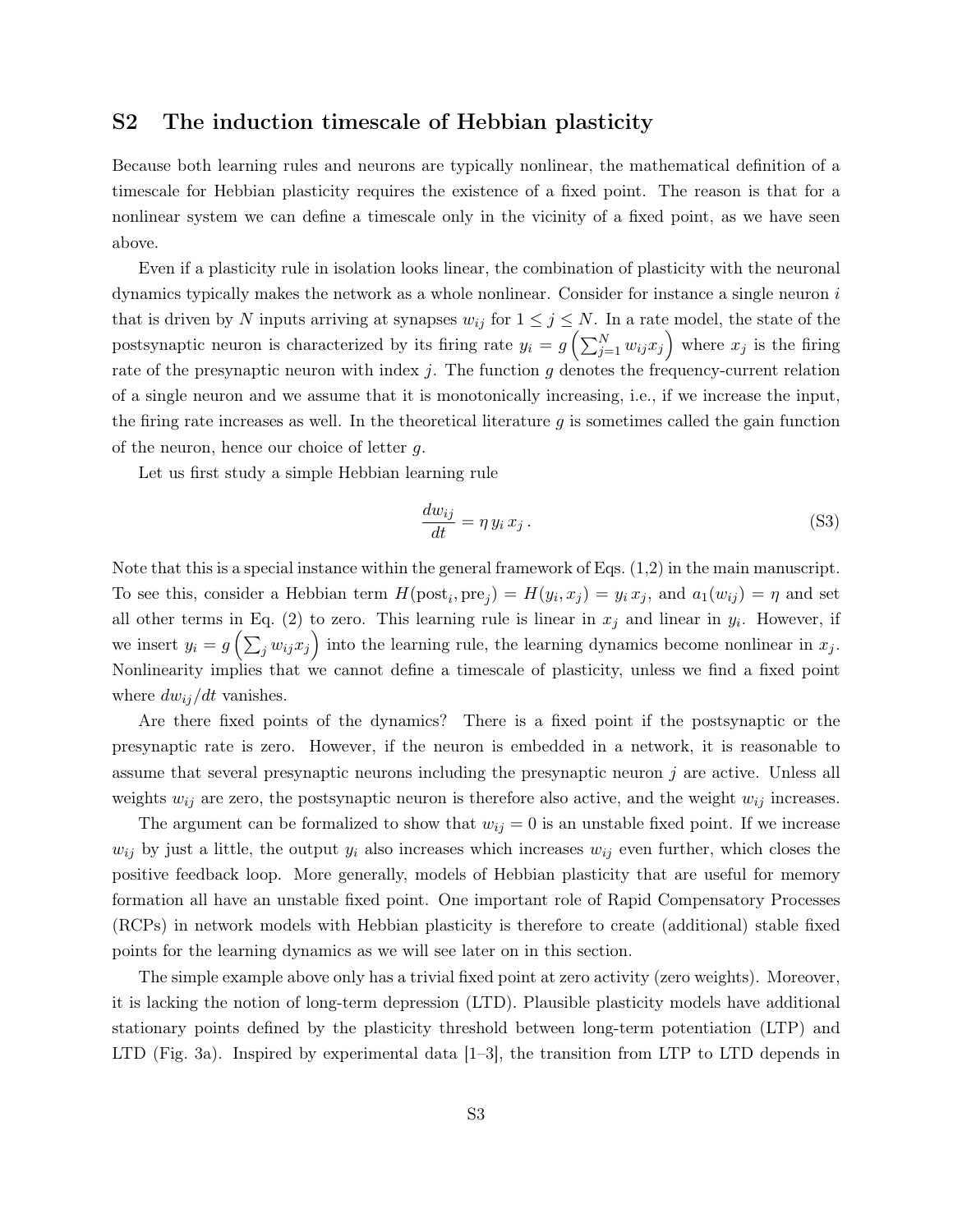models on the state of the postsynaptic neuron, e.g., its membrane potential, calcium level, inter spike interval [\[4–](#page-4-2)[8\]](#page-5-0). As a paradigmatic example, which stands for a plethora of different plasticity rules with a postsynaptic threshold, we consider the following rate-based nonlinear Hebbian rule

<span id="page-3-0"></span>
$$
\frac{dw_{ij}}{dt} = \eta x_j y_i (y_i - \theta) \tag{S4}
$$

with a positive constant  $\eta$ . Whenever the postsynaptic firing rate  $y_i$  equals the value of  $\theta$ , the weight  $w_{ij}$  does not change. Thus this learning rule has a fixed point at the threshold  $y_i = \theta$ . For  $y_i$  larger than  $\theta$  the synaptic weights increase which corresponds to the induction of [LTP](#page-0-0) in the model. For  $y_i$  smaller than  $\theta$  the synaptic weights decrease and [LTD](#page-0-0) is induced.

Let us now embed this learning rule in a network. For the sake of simplicity we assume the gain function to be linear,  $g\left(\sum_j w_{ij} x_j\right) = \sum_j w_{ij} x_j$ . Moreover, we assume that (i) all weights  $w_{ij}$ have the same value  $w_{ij} = w$  and (ii) all N neurons in the network fire with the same firing rate  $x_j = 1/N$ , so that  $y = w$ . Inserting these assumptions into Eq. [\(S4\)](#page-3-0) yields

<span id="page-3-1"></span>
$$
\frac{dw}{dt} = \eta w (w - \theta) \tag{S5}
$$

which characterizes the weight change induced by synaptic plasticity. We now linearize Expres-sion [\(S5\)](#page-3-1) at the stationary point  $w = \theta$ :

$$
\frac{dw}{dt} \approx \eta \theta \, (w - \theta)
$$

This is a linear differential equation with a solution  $w(t)$  that, for  $w(t) > \theta$ , explodes exponentially fast on the timescale  $\tau = \frac{1}{\eta \theta}$  (cf. discussion of Eq. [\(S1\)](#page-1-0)). Thus, in this example,  $w = \theta$  is an unstable fixed point and the linearization procedure has enabled us to identify the timescale of plasticity induction. In practical implementations of a plasticity model, the exponential growth of the synaptic weights  $w_{ij}$  would stop when they obtain their maximal value  $w^{\text{max}}$ . However, if all synapses onto a postsynaptic neuron, or even all synapses in a neural network sit at their upper bound, the network cannot function as a memory.

Note that the occurrence of the parameter  $\theta$  in the timescale  $\tau$  is a hallmark of the nonlinearity of the full system. Just like in the well-known Hodgkin-Huxley model where the timescale of the activation and inactivation variable depends on the voltage, the effective timescale  $\tau$  of a learning rule will depend on multiple factors such as the presynaptic activity, the slope of the gain function, or the threshold  $\theta$  between [LTD](#page-0-0) and [LTP.](#page-0-0)

Even though  $\tau$  in the example above is not the same as the induction timescale of long-term plasticity, in experiments in which only a single presynaptic pathway is stimulated, the two are related. With our formalism we can also account for the strength of the recurrent feedback that is received by a neuron embedded into a network. Just repeat the above analysis under the assumption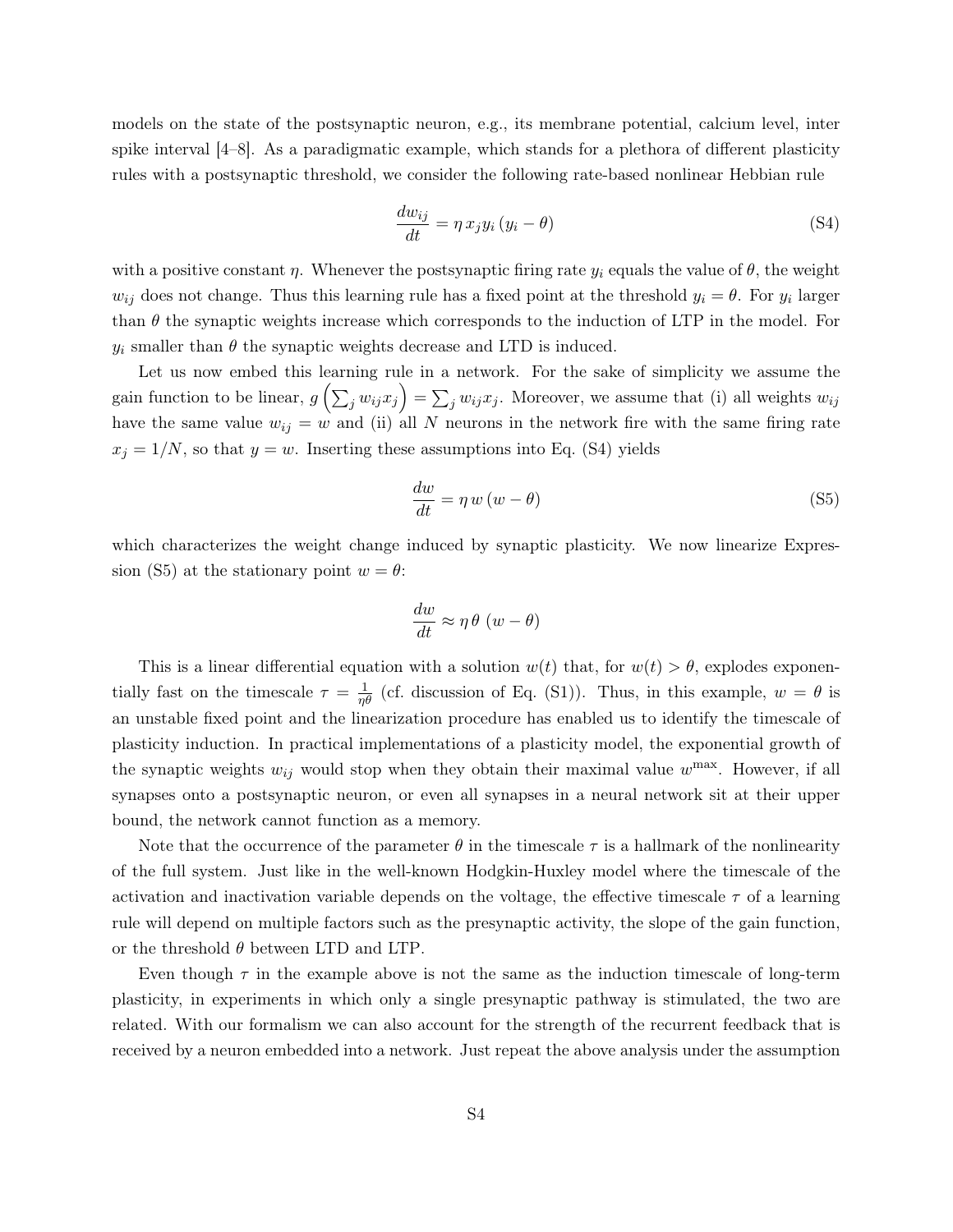that the presynaptic and postsynaptic neurons are mutually connected, of the same type, and fire at the same rate [\[9\]](#page-5-1). Whatever you consider as a reasonable scenario, the timescale  $\tau$  characterizes how quickly a neuron or an entire recurrent network can generate positive feedback and is able to "run away".

Instead of writing down a differential equation for the weights  $w$ , as in Eq. [\(S5\)](#page-3-1), we could have written the system in terms of  $y$ , too. A formulation in terms of the firing rates  $y$  highlights the fact that we have to think about run-away effects of synapses as being linked to run-away effects of neuronal activity. Note further, that in realistic neuronal networks the presynaptic activity fluctuates and is different between one neuron and the next. Fluctuations give rise to a covariance matrix  $C = \frac{1}{n}$  $\frac{1}{n}\sum_{t=1}^{n}x_i(t)x_j(t)$  which may look complicated at a first glance. However, due to the symmetry of  $C$ , there always exists a basis in which  $C$  is diagonal. When working in this basis, the plasticity equations decouple and take the shape of Eq.  $(S5)$  with different values of  $\eta$ .

This analytical formalism is quite general [\[9\]](#page-5-1) (see Yger and Gilson [\[10\]](#page-5-2) for a review) and can be applied to [spike-timing-dependent plasticity \(STDP\),](#page-0-0) spiking neurons and spiking neural networks. However, because such systems are often stochastic and usually high-dimensional it can become intractable to explicitly compute the state of each neuron  $x_i$  and each synapse  $w_{ij}$ . However, it is often possible to consider instead the average change across all synapses  $\left\langle \frac{dw_{ij}}{dt} \right\rangle$  and activities  $\left\langle \frac{dy_i}{dt} \right\rangle$ respectively. Under fairly general conditions these averages take the functional form of the simple rate models above which are low-dimensional and analytically tractable. Despite this enormous dimensionality reduction from a large spiking neural network with a quantitative [STDP](#page-0-0) model, these mean field models give surprisingly accurate quantitative predictions about bifurcation parameters, such as  $\tau_{\rm crit}$ , at which instability occurs [\[9\]](#page-5-1).

## References

- <span id="page-4-0"></span>[1] A. Artola, S. Bröcher, and W. Singer. Different voltage-dependent thresholds for inducing longterm depression and long-term potentiation in slices of rat visual cortex. Nature, 347(6288): 69–72, September 1990. doi: 10.1038/347069a0.
- [2] S M Dudek and M F Bear. Homosynaptic Long-Term Depression in Area CA1 of Hippocampus and Effects of N-Methyl-D-Aspartate Receptor Blockade. Proc Natl Acad Sci U S A, 89(10): 4363–4367, May 1992.
- <span id="page-4-1"></span>[3] Per Jesper Sjöström, Gina G Turrigiano, and Sacha B Nelson. Rate, Timing, and Cooperativity Jointly Determine Cortical Synaptic Plasticity. Neuron, 32(6):1149–1164, December 2001. doi: 10.1016/S0896-6273(01)00542-6.
- <span id="page-4-2"></span>[4] A Artola and W Singer. Long-term depression of excitatory synaptic transmission and its relationship to long-term potentiation. Trends Neurosci, 16(11):480-487, November 1993.